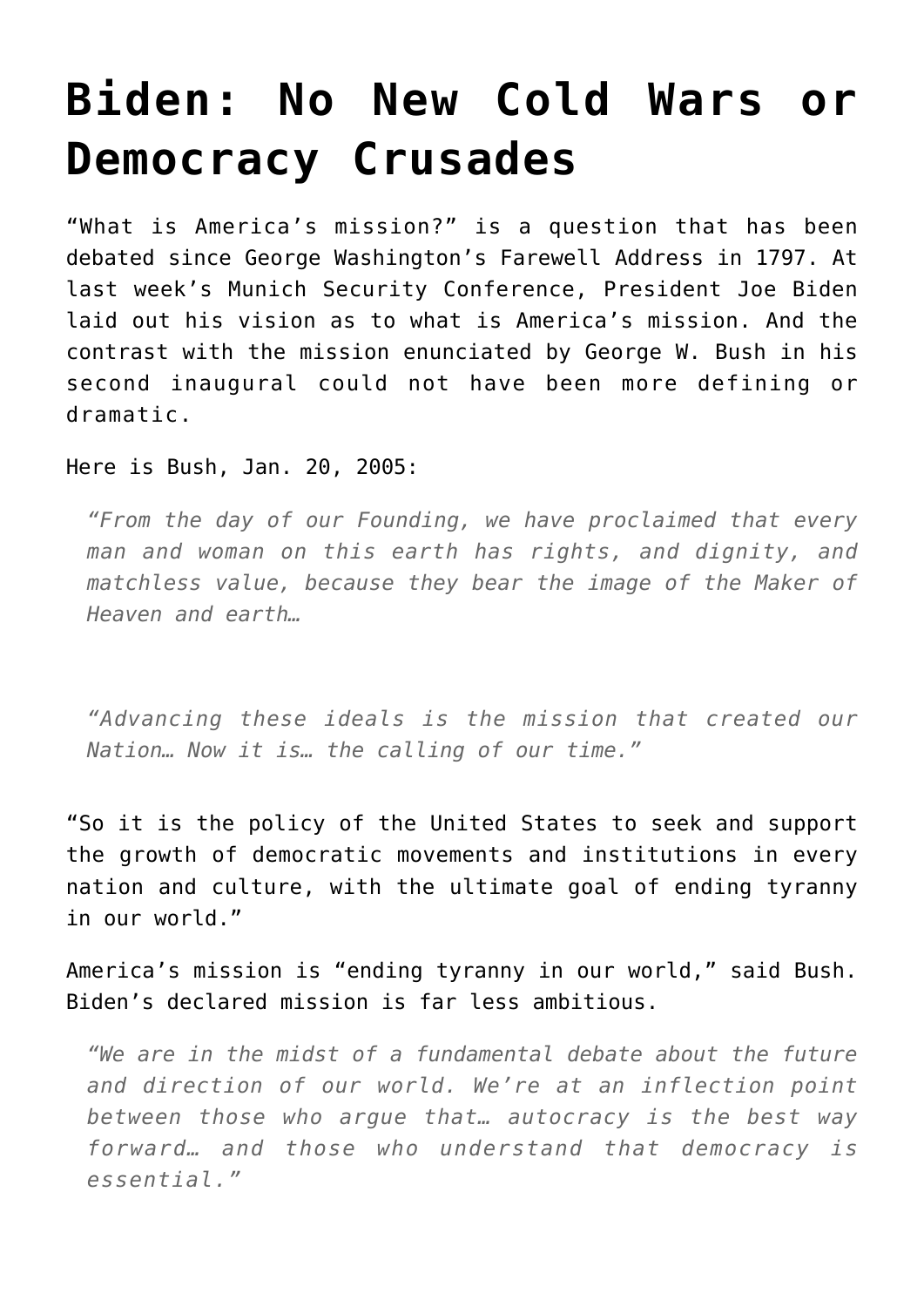*"Historians are going to… write about this moment as an inflection point… And I believe that—every ounce of my being—that democracy will and must prevail. We must demonstrate that democracies can still deliver for our people in this changed world.* 

*"That, in my view, is our galvanizing mission.* 

*"Democracy doesn't happen by accident. We have to defend it, fight for it, strengthen it, renew it. We have to prove that our model isn't a relic of our history."*

So, we have to "demonstrate that democracies can still deliver for our people," and prove that our democracy is not "a relic"? Nothing here about the worldwide triumph of freedom or "ending tyranny in our world."

Intending no disrespect, this is scarcely "galvanizing," like, say, JFK's inaugural:

*"Let every nation know, whether it wishes us well or ill, that we shall pay any price, bear any burden, meet any hardship, support any friend, oppose any foe, in order to assure the survival and the success of liberty.* 

*"This much we pledge—and more."*

In his Munich speech, Biden reassured Moscow and Beijing that the last thing we want is a new Cold War like the one that ended in America's victory over communism, the Soviet Empire, and the USSR. Said Biden: Our mission is "not about pitting East against West. It's not about we want a conflict. We want a future where all nations are able to freely determine their own path without a threat of violence or coercion. We cannot and must not return to the… rigid blocs of the Cold War. Competition must not lock out cooperation on issues that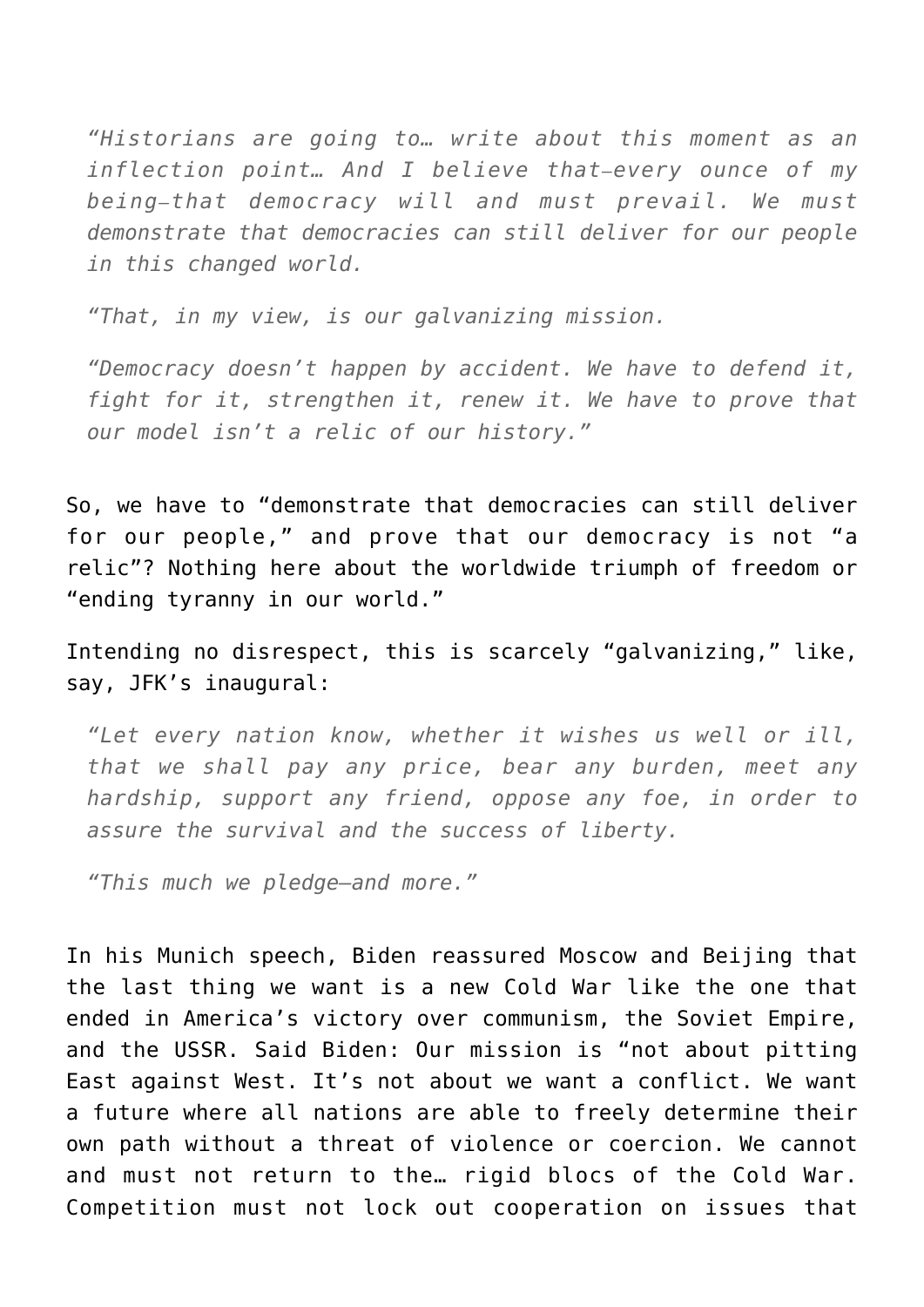affect us all."

Biden seems to be calling for "peaceful existence" between the democracies and the autocrats, and detente with both a Russia ruled by Vladimir Putin and a China ruled by Communist Party chair Xi Jinping. Truth be told, Biden's words are more in tune with the country today than are JFK's (which led straight to Vietnam), or Bush 43's neocon reveries, which vanished in the sands of Iraq.

Biden's remarks also reveal the dichotomy that exists between what is on the minds of his countrymen, and what is on the minds of so many among our foreign policy elites.

Our Beltway elites want to "stand up" to Putin for Crimea and for prosecuting dissident Alexei Navalny. They want to stand up to autocrat Alexander Lukashenko for his fraudulent reelection. They want to stand up to China for its crackdown on Hong Kong and barbarous treatment of the Uighurs. They want the U.S. to lead a global campaign to force the Burmese generals to surrender power, which they just seized from the civilian leadership.

What are the American people, most of whom could probably not find Belarus or Burma on a map, most concerned about? The half a million Americans dead in the COVID-19 pandemic. That so many of the schools have failed to reopen and the kids are locked up at home. They know about the economic consequences of sheltering in place. They know about delays in the distribution of vaccines.

They remember the long hot summer of riot and race hatred that followed the death of George Floyd. Everyone has an opinion on Donald Trump's challenge of the election results, and the mob invasion of the Capitol is burned into the national consciousness.

They are aware of the crisis on the Southern border now that Biden has put out the welcome mat. And everyone knows about